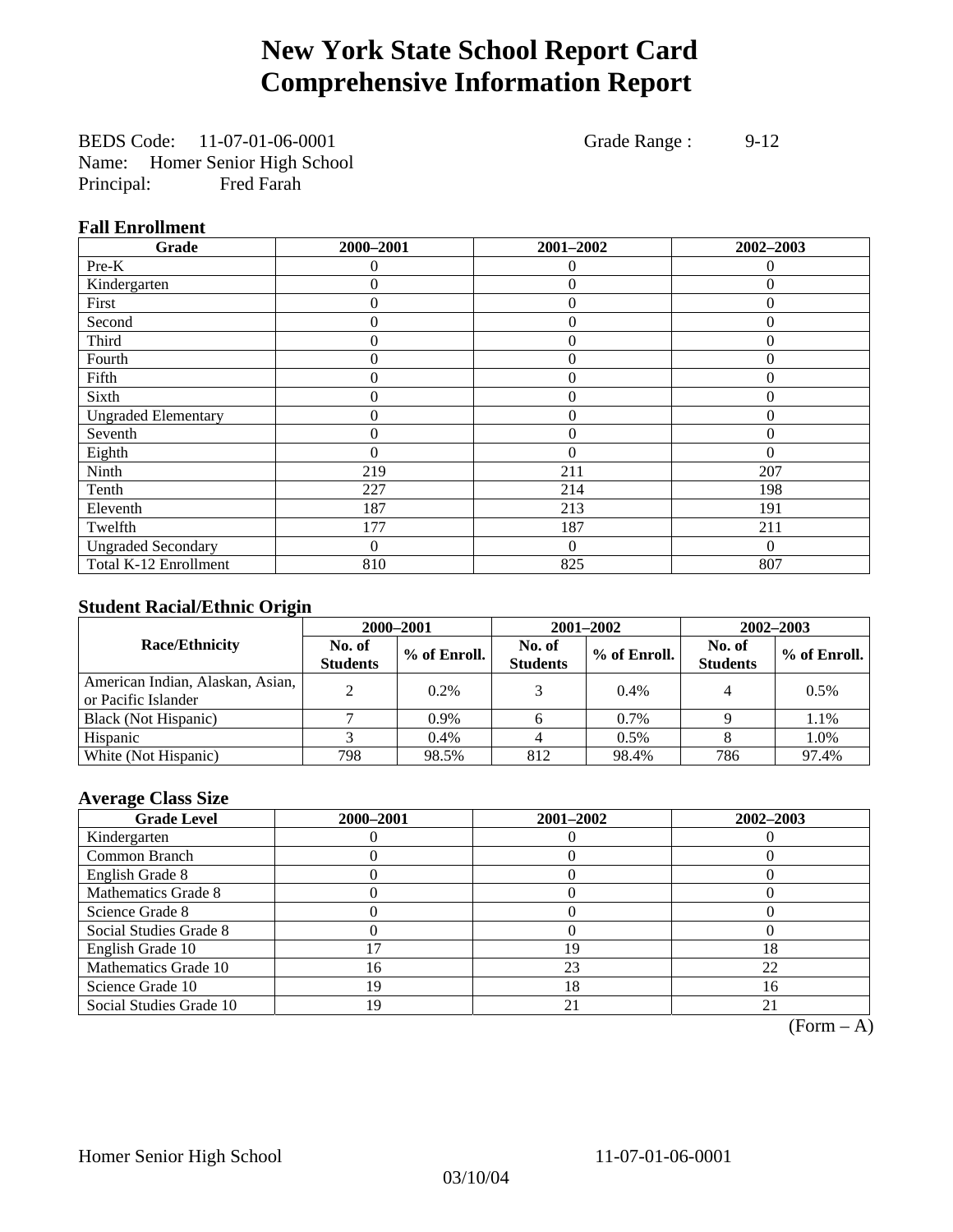#### **District Need to Resource Capacity Category**

| <b>N/RC Category</b> | <b>Description</b>                                                                                 |
|----------------------|----------------------------------------------------------------------------------------------------|
|                      | This is a school district with average student needs in relation to<br>district resource capacity. |

#### **Similar School Group and Description**

| <b>Similar School Group</b> | <b>Description</b>                                                    |
|-----------------------------|-----------------------------------------------------------------------|
|                             | All schools in this group are secondary level schools in school       |
| 50                          | districts with average student needs in relation to district resource |
|                             | capacity. The schools in this group are in the middle range of        |
|                             | student needs for secondary level schools in these districts.         |

All schools within the same N/RC category are divided into three similar school groups defined by the percentage of students in the school who are eligible for the free-lunch program and/or who are limited English proficient (also known as English language learners).

#### **Student Demographics Used To Determine Similar Schools Group**

| . .                               | 2000-2001 |         |       | $2001 - 2002$ | $2002 - 2003$ |         |
|-----------------------------------|-----------|---------|-------|---------------|---------------|---------|
|                                   | Count     | Percent | Count | Percent       | Count         | Percent |
| <b>Limited English Proficient</b> |           | $0.7\%$ |       | 0.6%          |               | 1.1%    |
| <b>Eligible for Free Lunch</b>    | 56        | 6.9%    | 64    | 7.8%          | 61            | 7.6%    |

#### **Attendance and Suspension**

|                               | 1999–2000       |         |                 | 2000-2001 | $2001 - 2002$   |         |
|-------------------------------|-----------------|---------|-----------------|-----------|-----------------|---------|
|                               | No. of          | $%$ of  | No. of          | $%$ of    | No. of          | $%$ of  |
|                               | <b>Students</b> | Enroll. | <b>Students</b> | Enroll.   | <b>Students</b> | Enroll. |
| <b>Annual Attendance Rate</b> |                 | 93.8%   |                 | 93.6%     |                 | 94.6%   |
| <b>Student Suspensions</b>    | 45              | 5.6%    | 69              | 8.5%      | 42              | 5.1%    |

#### **Student Socioeconomic and Stability Indicators (Percent of Enrollment)**

|                          | 2000–2001 | 2001-2002 | 2002-2003 |
|--------------------------|-----------|-----------|-----------|
| <b>Reduced Lunch</b>     | 4.2%      | 3.5%      | 4.5%      |
| <b>Public Assistance</b> | $1-20%$   | $1-20%$   | $11-20%$  |
| <b>Student Stability</b> | 96%       | 91%       | 97%       |

#### **Staff Counts**

| Staff                                 | 2002-2003 |
|---------------------------------------|-----------|
| <b>Total Teachers</b>                 |           |
| <b>Total Other Professional Staff</b> |           |
| <b>Total Paraprofessionals</b>        | NΑ        |
| Teaching Out of Certification*        |           |
| Teachers with Temporary Licenses      |           |

\*Teaching out of certification more than on an incidental basis. Teachers with temporary licenses are also counted as teaching out of certification.

 $(Form - B)$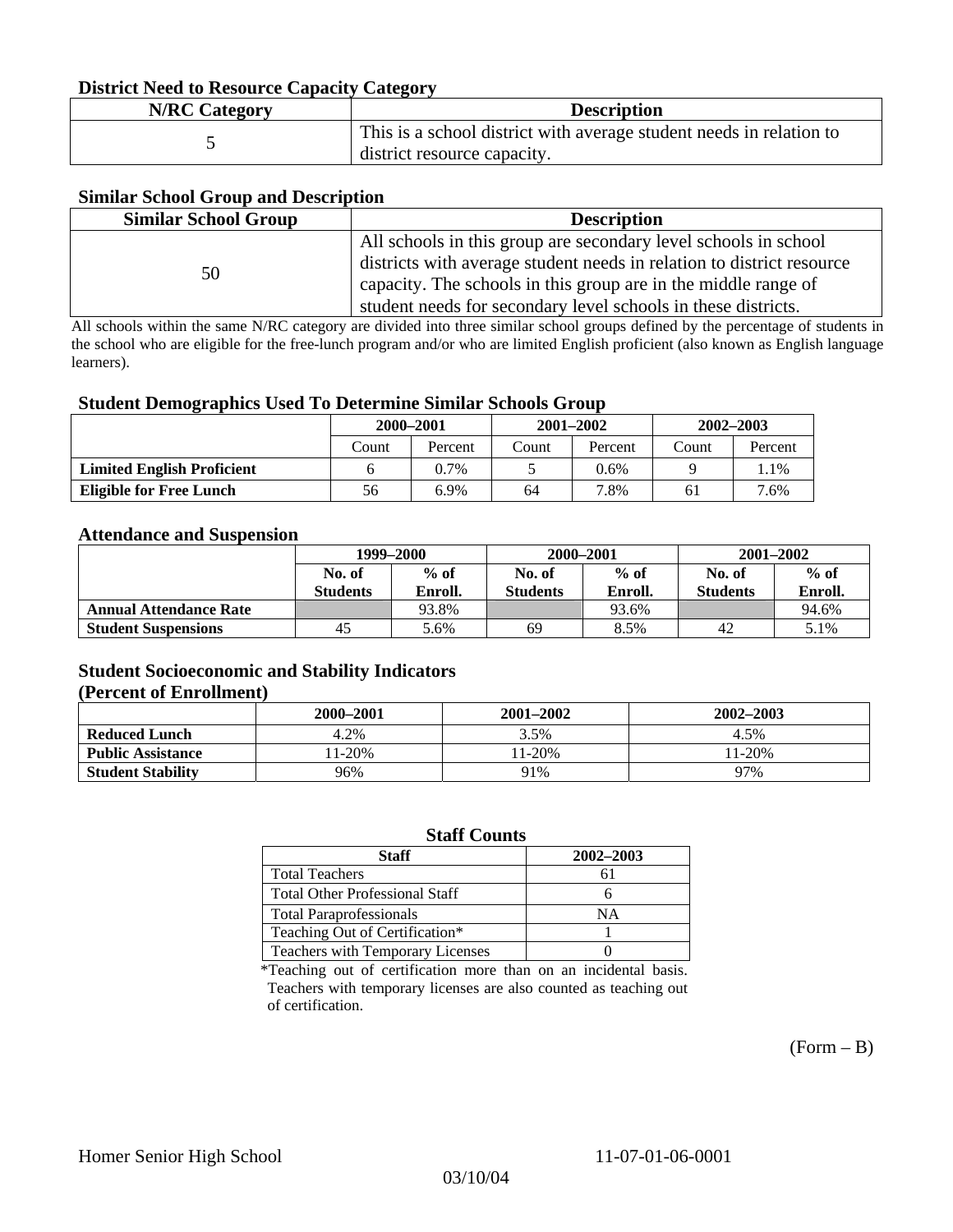## **High School Graduates and Noncompleters**

| ніді эспол этайнакі патінід кеденія вірюшая |                       |                                   |                                                    |                       |                                   |                                                    |                       |                                   |                                                    |  |
|---------------------------------------------|-----------------------|-----------------------------------|----------------------------------------------------|-----------------------|-----------------------------------|----------------------------------------------------|-----------------------|-----------------------------------|----------------------------------------------------|--|
|                                             | 2000-2001             |                                   |                                                    |                       | 2001-2002                         |                                                    |                       | 2002-2003                         |                                                    |  |
|                                             | <b>Total</b><br>Grads | <b>Regents</b><br><b>Diplomas</b> | $\frac{6}{9}$<br><b>Regents</b><br><b>Diplomas</b> | <b>Total</b><br>Grads | <b>Regents</b><br><b>Diplomas</b> | $\frac{6}{6}$<br><b>Regents</b><br><b>Diplomas</b> | <b>Total</b><br>Grads | <b>Regents</b><br><b>Diplomas</b> | $\frac{0}{0}$<br><b>Regents</b><br><b>Diplomas</b> |  |
| General<br>Education                        | 131                   | 73                                | 56%                                                | 160                   | 104                               | 65%                                                | 189                   | 141                               | 75%                                                |  |
| Students with<br><b>Disabilities</b>        | 21                    |                                   | 24%                                                | 16                    | 3                                 | 19%                                                | 15                    | $\mathfrak{D}$                    | 13%                                                |  |
| All Students                                | 152                   | 78                                | 51%                                                | 176                   | 107                               | 61%                                                | 204                   | 143                               | 70%                                                |  |

### **High School Graduates Earning Regents Diplomas\***

\*Only students awarded local diplomas (including local diplomas with Regents endorsements) are counted as high school graduates. Because of a change in data collection procedures during the 2001–2002 school year, diploma counts and percentage of graduates earning Regents diplomas are not necessarily comparable between years. Data for the 2000-2001 school year include January, June and August 2001 graduates; data for the 2001-2002 school year include January and June 2002 graduates; data for the 2002–2003 school year include August 2002 and January and June 2003 graduates.

#### **Distribution of 2002–2003 Graduates (All Students)**

|               | To 4-vear<br>College | To 2-vear<br>College | <b>To Other Post-</b><br>Secondary | <b>To the Military</b> | To<br><b>Employment</b> | <b>Other</b> |
|---------------|----------------------|----------------------|------------------------------------|------------------------|-------------------------|--------------|
| <b>Number</b> | QΔ                   |                      |                                    |                        |                         |              |
| Percent       | 46%                  | 25%                  | 1%                                 | 5%                     | 16%                     | 6%           |

#### **Number of High School Completers with Disabilities in 2002–2003**

| Graduates*<br>(a) | <b>Regents</b><br><b>Diplomas</b> | <b>IEP Diplomas</b><br>or Certificates | All 2002-2003<br><b>Completers</b> |  |
|-------------------|-----------------------------------|----------------------------------------|------------------------------------|--|
|                   | b)                                |                                        | $(a+c)$                            |  |
|                   |                                   |                                        |                                    |  |

\*Local Diplomas (including local diplomas with Regents endorsements)

#### **High School Noncompletion Rates**

| . .                 |                            | 2000-2001       |         | 2001-2002       |         | 2002-2003       |         |
|---------------------|----------------------------|-----------------|---------|-----------------|---------|-----------------|---------|
|                     |                            | No. of          | $%$ of  | No. of          | $%$ of  | No. of          | $%$ of  |
|                     |                            | <b>Students</b> | Enroll. | <b>Students</b> | Enroll. | <b>Students</b> | Enroll. |
| <b>General-</b>     | Dropped Out                |                 |         | 10              |         | 6               |         |
| <b>Education</b>    | Entered GED Program*       |                 |         |                 |         | 3               |         |
| <b>Students</b>     | <b>Total Noncompleters</b> |                 |         | 11              |         | Q               |         |
| <b>Students</b>     | Dropped Out                |                 |         | ⇁               |         | 4               |         |
| with                | Entered GED Program*       |                 |         | $\theta$        |         |                 |         |
| <b>Disabilities</b> | <b>Total Noncompleters</b> |                 |         | ┑               |         |                 |         |
| All                 | Dropped Out                | 14              | 1.7%    | 17              | 2.1%    | 10              | 1.2%    |
| <b>Students</b>     | Entered GED Program*       | 5               | $0.6\%$ |                 | $0.1\%$ | 4               | $0.5\%$ |
|                     | <b>Total Noncompleters</b> | 19              | 2.3%    | 18              | 2.2%    | 14              | 1.7%    |

\*The number and percentage of students who left K-12, diploma-bound systems and entered an alternative program leading to a high school equivalency diploma.

 $(Form - C)$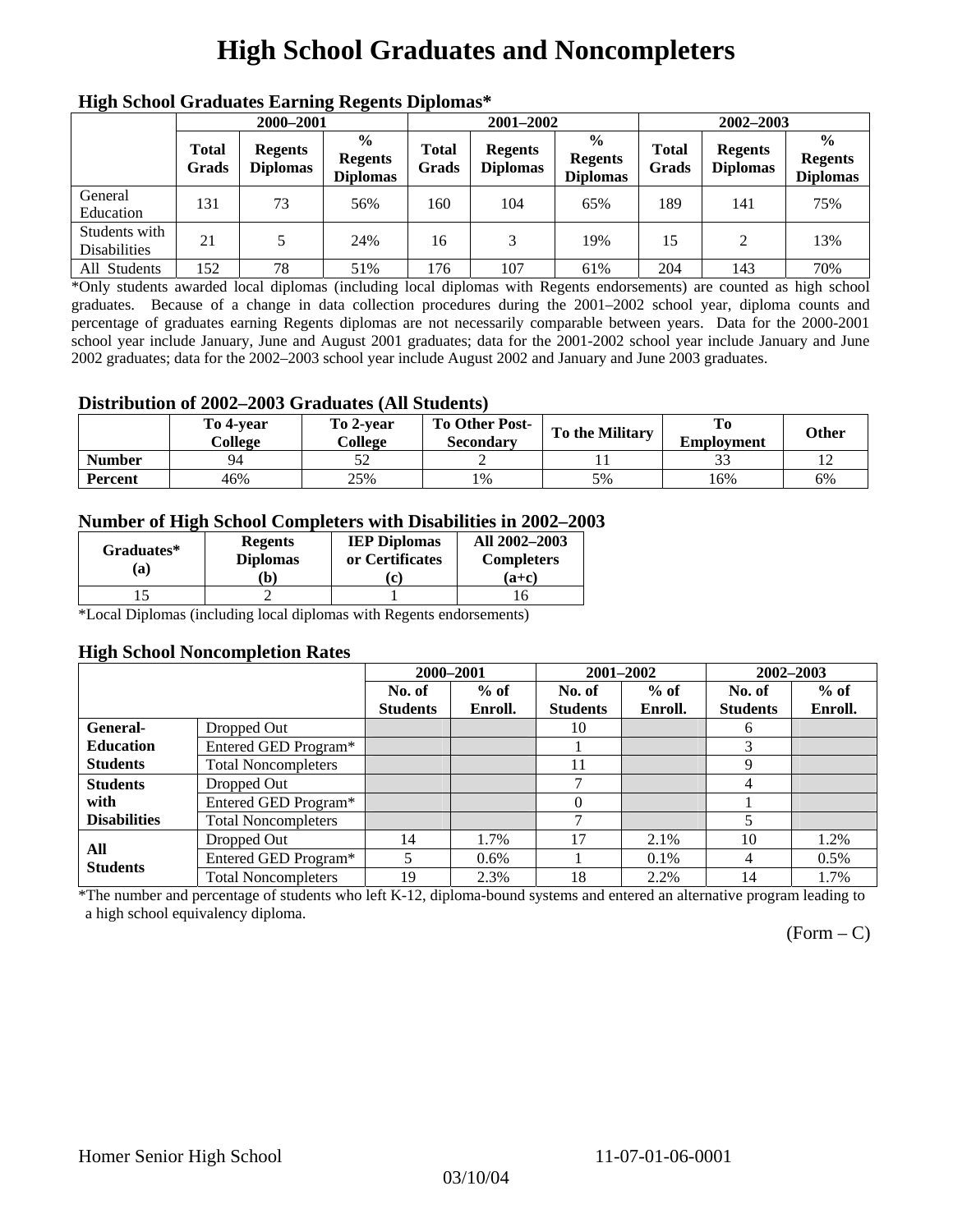## **Career Development and Occupational Studies (CDOS)**

### **Percentage of Students Documenting Self- and Career-Awareness Information and Career Exploration Activities, K–3**

| <b>Grades</b> | 2000-01 | $2001 - 02$ | $2002 - 03$ |
|---------------|---------|-------------|-------------|
| K–1           |         | $0\%$       | $0\%$       |
|               |         | $0\%$       | $0\%$       |

### **Students Developing a Career Plan, 4–12**

| <b>Grades</b> |                                      | $2000 - 01$ | $2001 - 02$ | $2002 - 03$ |
|---------------|--------------------------------------|-------------|-------------|-------------|
|               | Number of General-Education Students |             | 0           | $\Omega$    |
| $4 - 5$       | Number of Students with Disabilities |             | 0           | $\Omega$    |
|               | Number of All Students               |             | 0           | $\Omega$    |
|               | Percent of Enrollment                |             | 0%          | $0\%$       |
|               | Number of General-Education Students |             | 0           | 0           |
|               | Number of Students with Disabilities |             | $\Omega$    | $\Omega$    |
| $6 - 8$       | Number of All Students               |             | $\theta$    | $\Omega$    |
|               | Percent of Enrollment                |             | $0\%$       | $0\%$       |
|               | Number of General-Education Students |             | 0           | $\Omega$    |
| $9 - 12$      | Number of Students with Disabilities |             | 0           | $\Omega$    |
|               | Number of All Students               |             | $\Omega$    | $\Omega$    |
|               | Percent of Enrollment                |             | $0\%$       | 0%          |

## **Second Language Proficiency Examinations**

### **General-Education Students**

| <b>Test</b> | 2000-2001         |           |            | 2001-2002 | 2002-2003         |           |  |
|-------------|-------------------|-----------|------------|-----------|-------------------|-----------|--|
|             | <b>No. Tested</b> | % Passing | No. Tested | % Passing | <b>No. Tested</b> | % Passing |  |
| French      |                   | 0%        |            | $0\%$     |                   | 0%        |  |
| German      |                   | 0%        |            | 0%        |                   | 0%        |  |
| Italian     |                   | 0%        |            | 0%        |                   | 0%        |  |
| Latin       |                   | 0%        |            | 0%        |                   | 0%        |  |
| Spanish     |                   | 0%        |            | 0%        |                   | 0%        |  |

#### **Students with Disabilities**

| <b>Test</b> | 2000-2001                      |    |            | 2001-2002 | 2002-2003         |           |  |
|-------------|--------------------------------|----|------------|-----------|-------------------|-----------|--|
|             | % Passing<br><b>No. Tested</b> |    | No. Tested | % Passing | <b>No. Tested</b> | % Passing |  |
| French      |                                | 0% |            | 0%        |                   | 0%        |  |
| German      |                                | 0% |            | 0%        |                   | 0%        |  |
| Italian     |                                | 0% |            | 0%        |                   | 0%        |  |
| Latin       |                                | 0% |            | $0\%$     |                   | 0%        |  |
| Spanish     |                                | 0% |            | 0%        |                   | 0%        |  |

 <sup>(</sup>Form-D)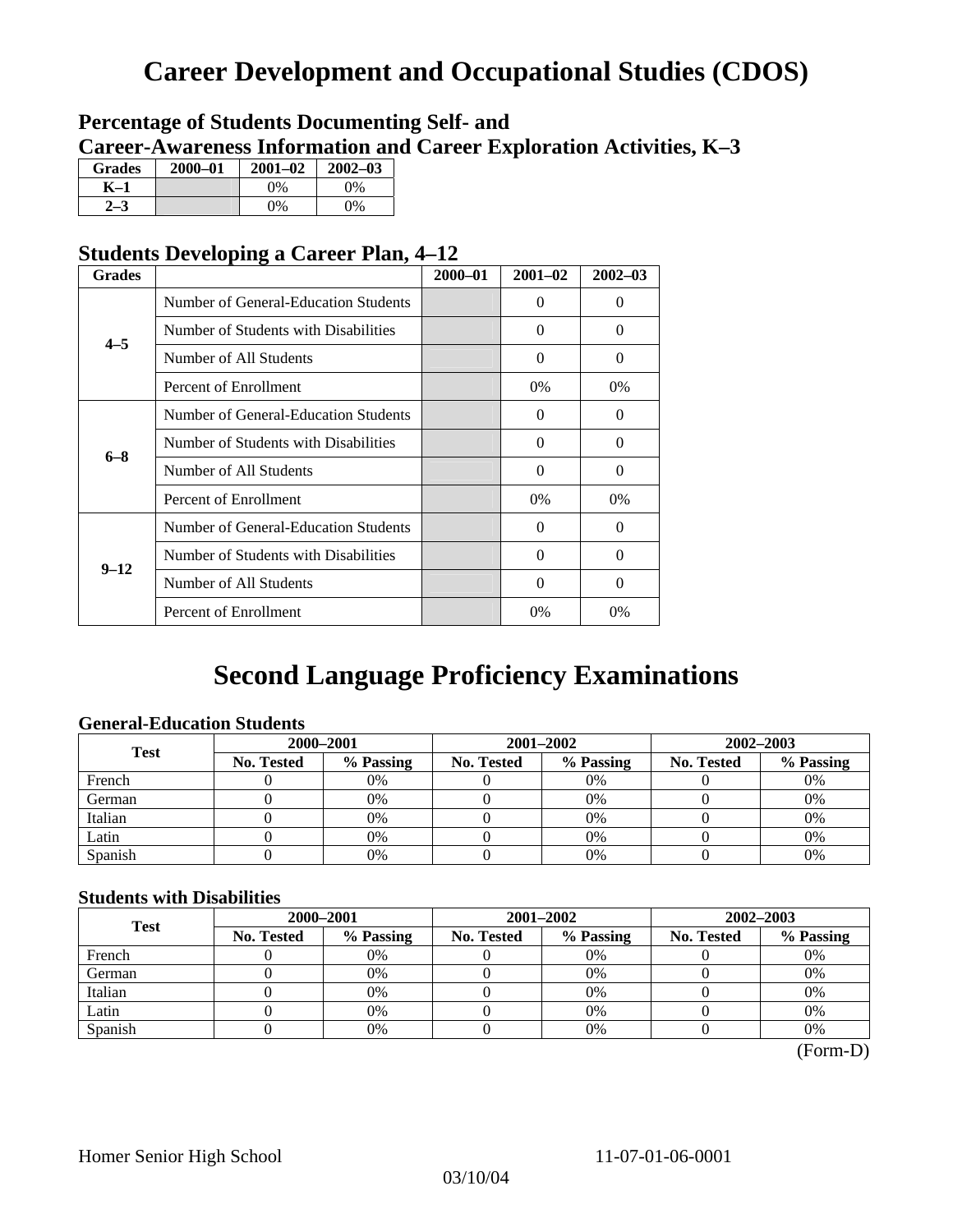# **Regents Competency Tests**

### **General-Education Students**

| <b>Test</b>           | 2000-2001  |           |            | 2001-2002 | 2002-2003        |           |  |
|-----------------------|------------|-----------|------------|-----------|------------------|-----------|--|
|                       | No. Tested | % Passing | No. Tested | % Passing | No. Tested<br>0% | % Passing |  |
| <b>Mathematics</b>    |            | 0%        |            |           |                  | 100%      |  |
| Science               |            |           |            |           |                  |           |  |
| Reading               |            |           |            |           |                  | 0%        |  |
| Writing               |            |           |            |           |                  | 0%        |  |
| <b>Global Studies</b> |            |           |            |           |                  |           |  |
| U.S. Hist & Gov't     |            | 43%       |            |           |                  | 0%        |  |

### **Students with Disabilities**

| <b>Test</b>           | 2000-2001         |           |            | 2001-2002 | 2002-2003         |           |  |
|-----------------------|-------------------|-----------|------------|-----------|-------------------|-----------|--|
|                       | <b>No. Tested</b> | % Passing | No. Tested | % Passing | <b>No. Tested</b> | % Passing |  |
| <b>Mathematics</b>    | IJ                | 80%       |            | 91%       |                   | 100%      |  |
| Science               | 10                | 50%       |            | 100%      |                   | 62%       |  |
| Reading               |                   | #         |            | $0\%$     |                   | 100%      |  |
| Writing               |                   |           |            |           | 12                | 92%       |  |
| <b>Global Studies</b> |                   |           |            |           | 10                | 90%       |  |
| U.S. Hist & Gov't     |                   | 50%       |            |           |                   | 40%       |  |

 $(Form - E)$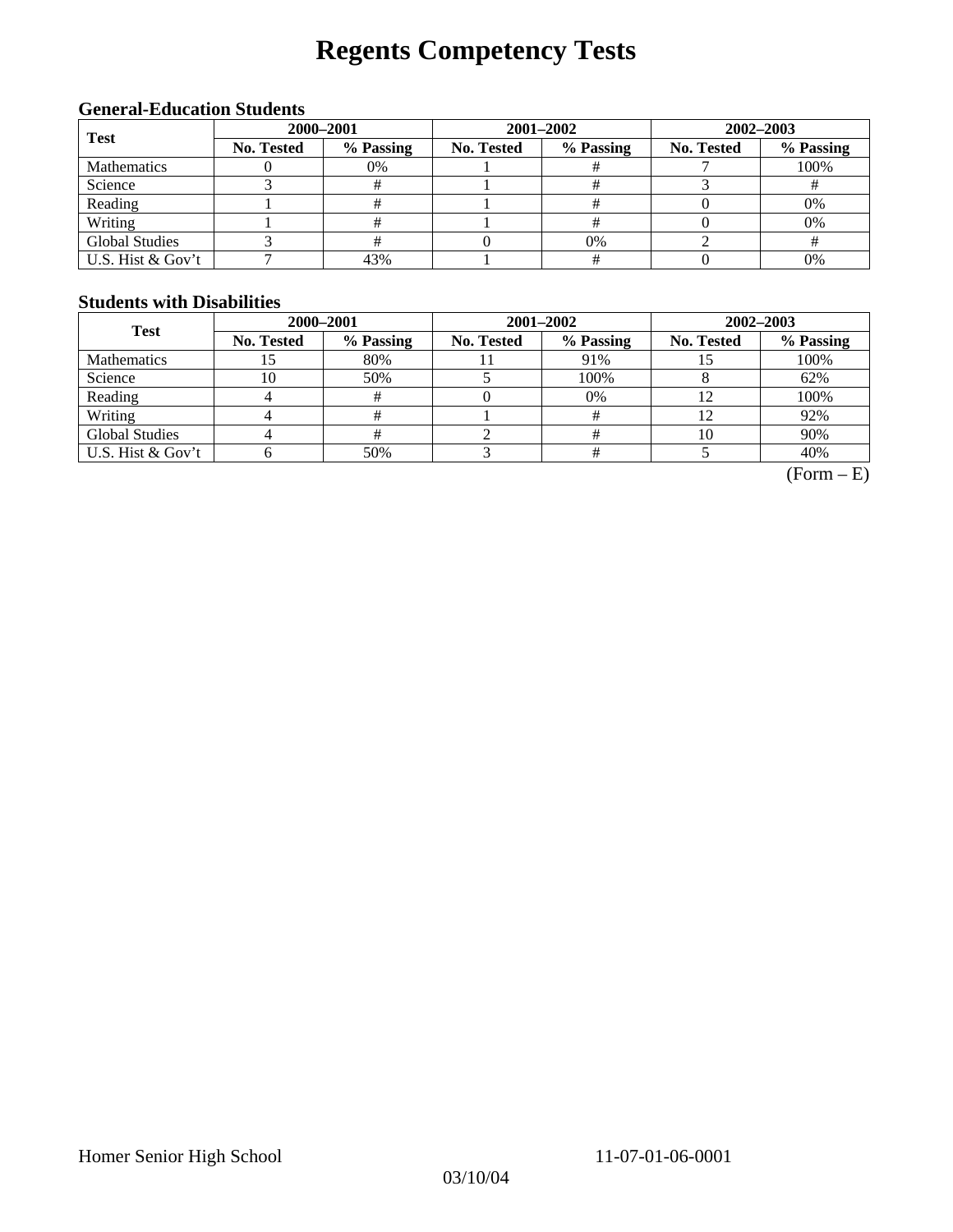|                                     |                      | <b>All Students</b>                                        |                  |                  | <b>Students with Disabilities</b> |                  |  |  |
|-------------------------------------|----------------------|------------------------------------------------------------|------------------|------------------|-----------------------------------|------------------|--|--|
|                                     | 2001                 | 2002                                                       | 2003             | 2001             | 2002                              | 2003             |  |  |
|                                     |                      | <b>Comprehensive English</b>                               |                  |                  |                                   |                  |  |  |
| <b>Number Tested</b>                | 195                  | 200                                                        | 178              | 10               | 19                                | 25               |  |  |
| Number Scoring 55-100               | 185                  | 198                                                        | 167              | 10               | 18                                | 21               |  |  |
| Number Scoring 65-100               | 169                  | 187                                                        | 154              | 9                | 12                                | 12               |  |  |
| Number Scoring 85-100               | 46                   | $\overline{76}$                                            | 86               | $\overline{0}$   | $\overline{0}$                    | $\mathbf{1}$     |  |  |
| Percentage of Tested Scoring 55-100 | 95%                  | 99%                                                        | 94%              | 100%             | 95%                               | 84%              |  |  |
| Percentage of Tested Scoring 65-100 | 87%                  | 94%                                                        | 87%              | 90%              | 63%                               | 48%              |  |  |
| Percentage of Tested Scoring 85-100 | 24%                  | 38%                                                        | 48%              | 0%               | $0\%$                             | 4%               |  |  |
|                                     | <b>Mathematics A</b> |                                                            |                  |                  |                                   |                  |  |  |
| Number Tested                       | $\boldsymbol{0}$     | 59                                                         | 208              | $\boldsymbol{0}$ | 15                                | 25               |  |  |
| Number Scoring 55-100               | $\overline{0}$       | 19                                                         | 176              | $\mathbf{0}$     | $\overline{2}$                    | 15               |  |  |
| Number Scoring 65-100               | $\boldsymbol{0}$     | $\overline{7}$                                             | 148              | $\overline{0}$   | $\overline{2}$                    | 12               |  |  |
| Number Scoring 85-100               | $\boldsymbol{0}$     | $\boldsymbol{0}$                                           | 59               | $\boldsymbol{0}$ | $\boldsymbol{0}$                  | $\boldsymbol{0}$ |  |  |
| Percentage of Tested Scoring 55-100 | 0%                   | 32%                                                        | 85%              | 0%               | 13%                               | 60%              |  |  |
| Percentage of Tested Scoring 65-100 | 0%                   | 12%                                                        | 71%              | 0%               | 13%                               | 48%              |  |  |
| Percentage of Tested Scoring 85-100 | 0%                   | 0%                                                         | 28%              | 0%               | $0\%$                             | $0\%$            |  |  |
|                                     |                      | Mathematics B (first administered June 2001)               |                  |                  |                                   |                  |  |  |
| Number Tested                       | $\overline{0}$       | $\mathbf{0}$                                               | $\boldsymbol{0}$ | $\boldsymbol{0}$ | $\mathbf{0}$                      | $\boldsymbol{0}$ |  |  |
| Number Scoring 55-100               | $\overline{0}$       | $\overline{0}$                                             | $\overline{0}$   | $\overline{0}$   | $\overline{0}$                    | $\mathbf{0}$     |  |  |
| Number Scoring 65-100               | $\overline{0}$       | $\overline{0}$                                             | $\overline{0}$   | $\overline{0}$   | $\overline{0}$                    | $\overline{0}$   |  |  |
| Number Scoring 85-100               | $\overline{0}$       | $\overline{0}$                                             | $\overline{0}$   | $\overline{0}$   | $\Omega$                          | $\Omega$         |  |  |
| Percentage of Tested Scoring 55-100 | 0%                   | 0%                                                         | 0%               | 0%               | 0%                                | 0%               |  |  |
| Percentage of Tested Scoring 65-100 | 0%                   | 0%                                                         | $0\%$            | 0%               | 0%                                | 0%               |  |  |
| Percentage of Tested Scoring 85-100 | 0%                   | 0%                                                         | 0%               | 0%               | 0%                                | 0%               |  |  |
|                                     |                      | <b>Global History and Geography</b>                        |                  |                  |                                   |                  |  |  |
| Number Tested                       | 227                  | 181                                                        | 197              | 17               | 25                                | 24               |  |  |
| Number Scoring 55-100               | 222                  | 174                                                        | 181              | $\overline{15}$  | 23                                | 20               |  |  |
| Number Scoring 65-100               | 210                  | 159                                                        | 167              | 14               | 16                                | 13               |  |  |
| Number Scoring 85-100               | 76                   | 61                                                         | 66               | $\mathbf{1}$     | $\mathbf{0}$                      | 1                |  |  |
| Percentage of Tested Scoring 55-100 | 98%                  | 96%                                                        | 92%              | 88%              | 92%                               | 83%              |  |  |
| Percentage of Tested Scoring 65-100 | 93%                  | 88%                                                        | 85%              | 82%              | 64%                               | 54%              |  |  |
| Percentage of Tested Scoring 85-100 | 33%                  | 34%                                                        | 34%              | 6%               | 0%                                | 4%               |  |  |
|                                     |                      | U.S. History and Government (first administered June 2001) |                  |                  |                                   |                  |  |  |
| Number Tested                       | 171                  | 220                                                        | 199              | 14               | 19                                | 24               |  |  |
| Number Scoring 55-100               | 165                  | 205                                                        | 196              | $\overline{11}$  | $\overline{15}$                   | $\overline{22}$  |  |  |
| Number Scoring 65-100               | 154                  | 180                                                        | 186              | 11               | $\overline{12}$                   | 20               |  |  |
| Number Scoring 85-100               | 88                   | 78                                                         | 87               | $\overline{2}$   | 3                                 | $\overline{2}$   |  |  |
| Percentage of Tested Scoring 55-100 | 96%                  | 93%                                                        | 98%              | 79%              | 79%                               | 92%              |  |  |
| Percentage of Tested Scoring 65-100 | 90%                  | 82%                                                        | 93%              | 79%              | 63%                               | 83%              |  |  |
| Percentage of Tested Scoring 85-100 | 51%                  | 35%                                                        | 44%              | 14%              | 16%                               | $8\%$            |  |  |

 $(Form - F)$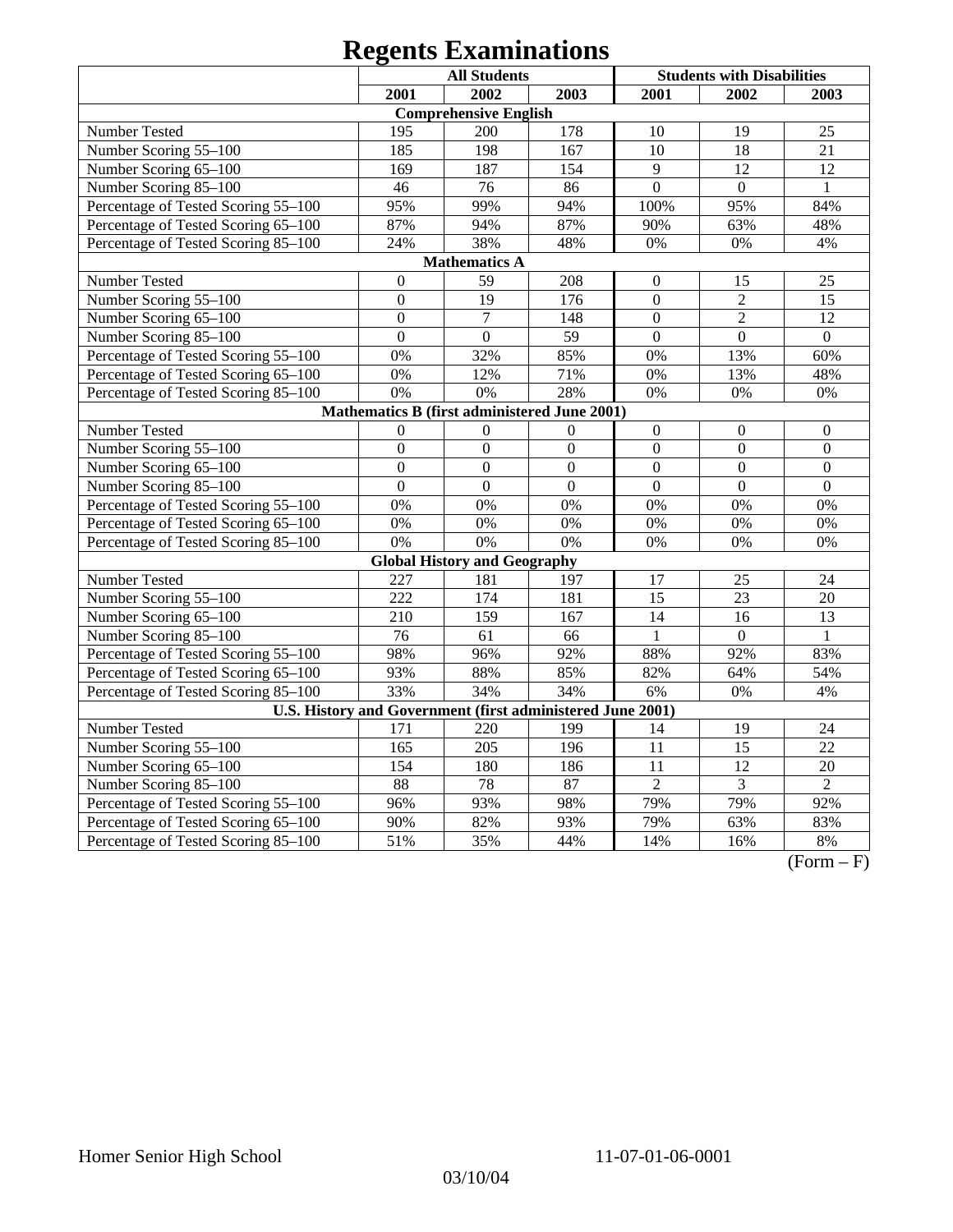|                                                               |      | $\sim$                                                    |      |                |                                   |                |
|---------------------------------------------------------------|------|-----------------------------------------------------------|------|----------------|-----------------------------------|----------------|
|                                                               |      | <b>All Students</b>                                       |      |                | <b>Students with Disabilities</b> |                |
|                                                               | 2001 | 2002                                                      | 2003 | 2001           | 2002                              | 2003           |
|                                                               |      | Living Environment (first administered June 2001)         |      |                |                                   |                |
| Number Tested                                                 | 161  | 162                                                       | 192  | $\overline{7}$ | 12                                | 24             |
| Number Scoring 55-100                                         | 161  | 157                                                       | 183  | $\overline{7}$ | 10                                | 19             |
| Number Scoring 65-100                                         | 158  | 153                                                       | 174  | $\overline{7}$ | 8                                 | 18             |
| Number Scoring 85-100                                         | 42   | 61                                                        | 49   |                |                                   |                |
| Percentage of Tested Scoring 55-100                           | 100% | 97%                                                       | 95%  | 100%           | 83%                               | 79%            |
| Percentage of Tested Scoring 65-100                           | 98%  | 94%                                                       | 91%  | 100%           | 67%                               | 75%            |
| Percentage of Tested Scoring 85-100                           | 26%  | 38%                                                       | 26%  | 14%            | 8%                                | 4%             |
| Physical Setting/Earth Science (first administered June 2001) |      |                                                           |      |                |                                   |                |
| Number Tested                                                 | 207  | 197                                                       | 207  | 32             | 24                                | 22             |
| Number Scoring 55-100                                         | 189  | 182                                                       | 184  | 21             | 21                                | 16             |
| Number Scoring 65-100                                         | 177  | 173                                                       | 171  | 16             | 19                                | 13             |
| Number Scoring 85-100                                         | 80   | 72                                                        | 79   | $\overline{2}$ | 4                                 | $\overline{2}$ |
| Percentage of Tested Scoring 55-100                           | 91%  | 92%                                                       | 89%  | 66%            | 88%                               | 73%            |
| Percentage of Tested Scoring 65-100                           | 86%  | 88%                                                       | 83%  | 50%            | 79%                               | 59%            |
| Percentage of Tested Scoring 85-100                           | 39%  | 37%                                                       | 38%  | 6%             | 17%                               | 9%             |
|                                                               |      | Physical Setting/Chemistry (first administered June 2002) |      |                |                                   |                |
| Number Tested                                                 |      | 129                                                       | 135  |                |                                   | 4              |
| Number Scoring 55-100                                         |      | 118                                                       | 123  |                | $\#$                              | $\#$           |
| Number Scoring 65-100                                         |      | 102                                                       | 97   |                | $\#$                              | $\#$           |
| Number Scoring 85-100                                         |      | 22                                                        | 17   |                | $\#$                              | $\#$           |
| Percentage of Tested Scoring 55-100                           |      | 91%                                                       | 91%  |                | $\#$                              | $\#$           |
| Percentage of Tested Scoring 65-100                           |      | 79%                                                       | 72%  |                | $\#$                              | $\#$           |
| Percentage of Tested Scoring 85-100                           |      | 17%                                                       | 13%  |                | $\#$                              | $\#$           |
|                                                               |      | Physical Setting/Physics (first administered June 2002)*  |      |                |                                   |                |
| Number Tested                                                 |      |                                                           |      |                |                                   |                |
| Number Scoring 55-100                                         |      |                                                           |      |                |                                   |                |
| Number Scoring 65-100                                         |      |                                                           |      |                |                                   |                |
| Number Scoring 85-100                                         |      |                                                           |      |                |                                   |                |
| Percentage of Tested Scoring 55-100                           |      |                                                           |      |                |                                   |                |
| Percentage of Tested Scoring 65-100                           |      |                                                           |      |                |                                   |                |
| Percentage of Tested Scoring 85-100                           |      |                                                           |      |                |                                   |                |

\* Physical Setting/Physics results are not included in the report card because the Department is issuing a new conversion chart for this assessment. Data currently available to the Department are based on the original conversion chart for the assessment.

 $(Form - G)$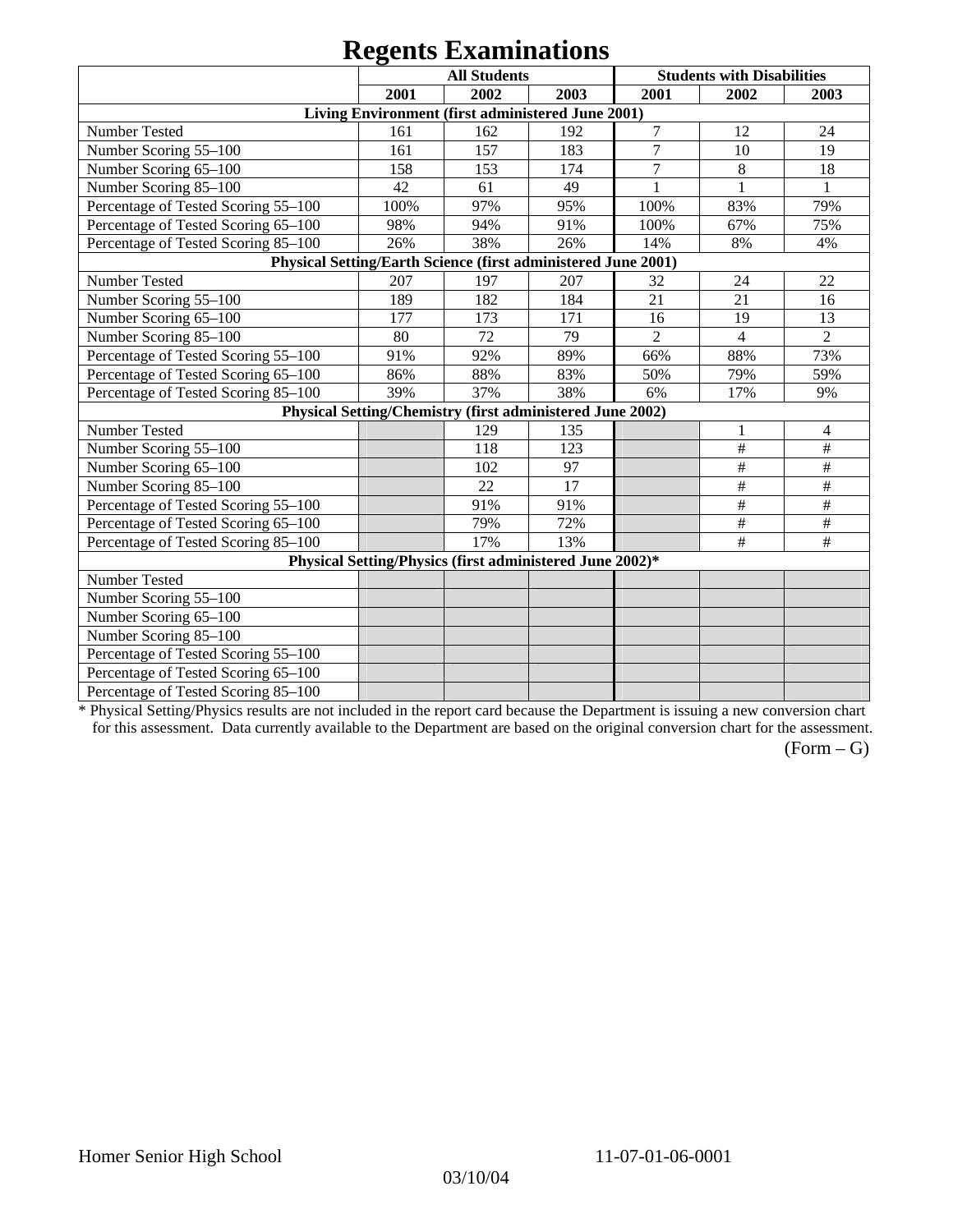|                                     |                  | <b>All Students</b>          |                  | <b>Students with Disabilities</b> |                  |                         |
|-------------------------------------|------------------|------------------------------|------------------|-----------------------------------|------------------|-------------------------|
|                                     | 2001             | 2002                         | 2003             | 2001                              | 2002             | 2003                    |
|                                     |                  | <b>Comprehensive French</b>  |                  |                                   |                  |                         |
| Number Tested                       | 21               | 44                           | 24               | $\mathbf{0}$                      | $\boldsymbol{0}$ | $\overline{0}$          |
| Number Scoring 55-100               | 21               | 43                           | 24               | $\overline{0}$                    | $\boldsymbol{0}$ | $\boldsymbol{0}$        |
| Number Scoring 65-100               | 20               | 40                           | 24               | $\overline{0}$                    | $\overline{0}$   | $\mathbf{0}$            |
| Number Scoring 85-100               | $\overline{13}$  | 17                           | 14               | $\overline{0}$                    | $\overline{0}$   | $\overline{0}$          |
| Percentage of Tested Scoring 55-100 | 100%             | 98%                          | 100%             | 0%                                | 0%               | 0%                      |
| Percentage of Tested Scoring 65-100 | 95%              | 91%                          | 100%             | 0%                                | 0%               | 0%                      |
| Percentage of Tested Scoring 85-100 | 62%              | 39%                          | 58%              | 0%                                | 0%               | 0%                      |
|                                     |                  | <b>Comprehensive Italian</b> |                  |                                   |                  |                         |
| Number Tested                       | $\Omega$         | 0                            | $\boldsymbol{0}$ | $\boldsymbol{0}$                  | $\boldsymbol{0}$ | $\boldsymbol{0}$        |
| Number Scoring 55-100               | $\overline{0}$   | $\mathbf{0}$                 | $\mathbf{0}$     | $\overline{0}$                    | $\overline{0}$   | $\boldsymbol{0}$        |
| Number Scoring 65-100               | $\overline{0}$   | $\mathbf{0}$                 | $\mathbf{0}$     | $\overline{0}$                    | $\overline{0}$   | $\boldsymbol{0}$        |
| Number Scoring 85-100               | $\overline{0}$   | $\boldsymbol{0}$             | $\mathbf{0}$     | $\overline{0}$                    | $\overline{0}$   | $\mathbf{0}$            |
| Percentage of Tested Scoring 55-100 | $0\%$            | 0%                           | 0%               | 0%                                | 0%               | 0%                      |
| Percentage of Tested Scoring 65-100 | $0\%$            | 0%                           | 0%               | 0%                                | 0%               | 0%                      |
| Percentage of Tested Scoring 85-100 | 0%               | 0%                           | 0%               | 0%                                | 0%               | 0%                      |
|                                     |                  | <b>Comprehensive German</b>  |                  |                                   |                  |                         |
| Number Tested                       | 15               | 17                           | 16               | 1                                 | $\boldsymbol{0}$ | $\boldsymbol{0}$        |
| Number Scoring 55-100               | 15               | 17                           | 15               | $\overline{\#}$                   | $\boldsymbol{0}$ | $\boldsymbol{0}$        |
| Number Scoring 65-100               | 14               | 16                           | 14               | $\overline{\#}$                   | $\overline{0}$   | $\overline{0}$          |
| Number Scoring 85-100               | 8                | 6                            | $\overline{5}$   | $\overline{\#}$                   | $\overline{0}$   | $\overline{0}$          |
| Percentage of Tested Scoring 55-100 | 100%             | 100%                         | 94%              | $\overline{\#}$                   | 0%               | 0%                      |
| Percentage of Tested Scoring 65-100 | 93%              | 94%                          | 88%              | $\overline{\#}$                   | 0%               | 0%                      |
| Percentage of Tested Scoring 85-100 | 53%              | 35%                          | 31%              | $\overline{\#}$                   | 0%               | 0%                      |
|                                     |                  | <b>Comprehensive Hebrew</b>  |                  |                                   |                  |                         |
| Number Tested                       | $\mathbf{0}$     | $\theta$                     | $\boldsymbol{0}$ | $\boldsymbol{0}$                  | $\boldsymbol{0}$ | $\boldsymbol{0}$        |
| Number Scoring 55-100               | $\overline{0}$   | $\mathbf{0}$                 | $\mathbf{0}$     | $\overline{0}$                    | $\overline{0}$   | $\mathbf{0}$            |
| Number Scoring 65-100               | $\overline{0}$   | $\mathbf{0}$                 | $\mathbf{0}$     | $\overline{0}$                    | $\overline{0}$   | $\boldsymbol{0}$        |
| Number Scoring 85-100               | $\overline{0}$   | $\boldsymbol{0}$             | $\mathbf{0}$     | $\overline{0}$                    | $\overline{0}$   | $\mathbf{0}$            |
| Percentage of Tested Scoring 55-100 | $0\%$            | 0%                           | 0%               | 0%                                | 0%               | 0%                      |
| Percentage of Tested Scoring 65-100 | $0\%$            | 0%                           | 0%               | 0%                                | 0%               | 0%                      |
| Percentage of Tested Scoring 85-100 | 0%               | 0%                           | 0%               | 0%                                | 0%               | 0%                      |
|                                     |                  | <b>Comprehensive Spanish</b> |                  |                                   |                  |                         |
| Number Tested                       | 76               | 62                           | 82               | $\sqrt{2}$                        | $\boldsymbol{0}$ | 1                       |
| Number Scoring 55-100               | $\overline{75}$  | 61                           | 80               | $\overline{\#}$                   | $\overline{0}$   | $\frac{1}{2}$           |
| Number Scoring 65–100               | $\overline{72}$  | 56                           | 76               | $\overline{\#}$                   | $\theta$         | $\overline{\#}$         |
| Number Scoring 85-100               | 46               | 17                           | 53               | $\overline{\#}$                   | $\overline{0}$   | $\frac{1}{2}$           |
| Percentage of Tested Scoring 55-100 | 99%              | 98%                          | 98%              | $\frac{1}{2}$                     | 0%               | $\#$                    |
| Percentage of Tested Scoring 65-100 | 95%              | 90%                          | 93%              | $\frac{1}{2}$                     | 0%               | $\frac{1}{2}$           |
| Percentage of Tested Scoring 85-100 | 61%              | 27%                          | 65%              | $\overline{\#}$                   | $0\%$            | $\frac{1}{2}$           |
|                                     |                  | <b>Comprehensive Latin</b>   |                  |                                   |                  |                         |
| Number Tested                       | $\mathbf{0}$     | $\boldsymbol{0}$             | $\boldsymbol{0}$ | $\boldsymbol{0}$                  | $\boldsymbol{0}$ | $\boldsymbol{0}$        |
| Number Scoring 55-100               | $\boldsymbol{0}$ | $\boldsymbol{0}$             | $\boldsymbol{0}$ | $\boldsymbol{0}$                  | $\boldsymbol{0}$ | $\boldsymbol{0}$        |
| Number Scoring 65-100               | $\boldsymbol{0}$ | $\boldsymbol{0}$             | $\boldsymbol{0}$ | $\boldsymbol{0}$                  | $\boldsymbol{0}$ | $\overline{0}$          |
| Number Scoring 85-100               | $\overline{0}$   | $\boldsymbol{0}$             | $\mathbf{0}$     | $\boldsymbol{0}$                  | $\boldsymbol{0}$ | $\overline{0}$          |
| Percentage of Tested Scoring 55-100 | $0\%$            | 0%                           | 0%               | 0%                                | $0\%$            | 0%                      |
| Percentage of Tested Scoring 65-100 | 0%               | 0%                           | $0\%$            | 0%                                | 0%               | 0%                      |
| Percentage of Tested Scoring 85-100 | $0\%$            | $0\%$                        | 0%               | 0%                                | 0%               | $0\%$<br>$\mathbf{T}$ . |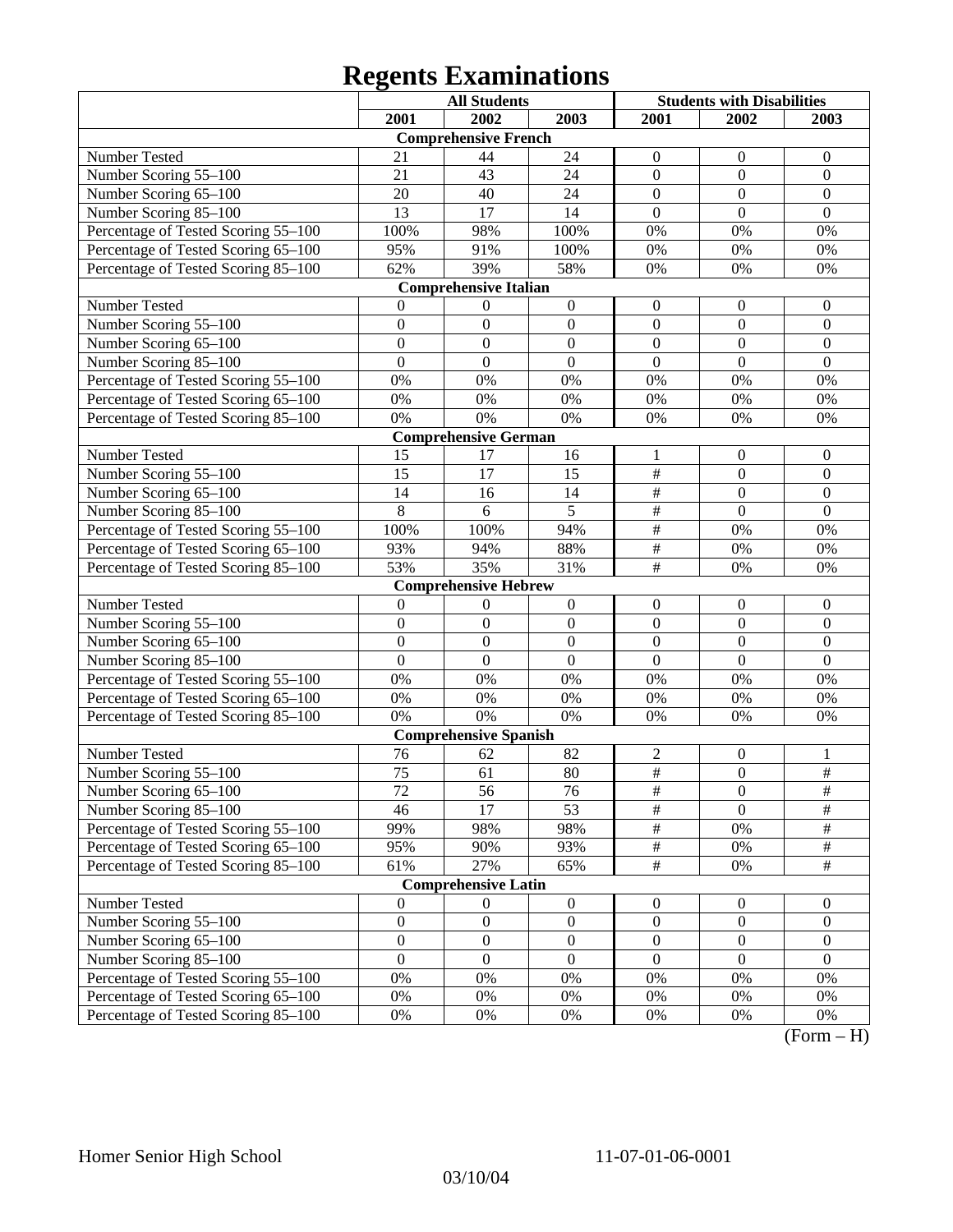|                                                                    | ັ<br><b>All Students</b> |                                           |                |                | <b>Students with Disabilities</b> |      |
|--------------------------------------------------------------------|--------------------------|-------------------------------------------|----------------|----------------|-----------------------------------|------|
|                                                                    | 2001                     | 2002                                      | 2003           | 2001           | 2002                              | 2003 |
| Sequential Mathematics, Course II (last administered January 2003) |                          |                                           |                |                |                                   |      |
| <b>Number Tested</b>                                               | 153                      | 146                                       | 19             | 5              | $\overline{c}$                    |      |
| Number Scoring 55-100                                              | 124                      | 133                                       | 16             | 3              | #                                 | #    |
| Number Scoring 65-100                                              | 107                      | 125                                       | 15             |                | #                                 | #    |
| Number Scoring 85-100                                              | 46                       | 65                                        | $\overline{2}$ | $\theta$       | #                                 | #    |
| Percentage of Tested Scoring 55-100                                | 81%                      | 91%                                       | 84%            | 60%            | #                                 | #    |
| Percentage of Tested Scoring 65-100                                | 70%                      | 86%                                       | 79%            | 20%            | #                                 | $\#$ |
| Percentage of Tested Scoring 85-100                                | 30%                      | 45%                                       | 11%            | 0%             | #                                 | #    |
|                                                                    |                          | <b>Sequential Mathematics, Course III</b> |                |                |                                   |      |
| <b>Number Tested</b>                                               | 163                      | 89                                        | 117            | $\overline{2}$ |                                   |      |
| Number Scoring 55-100                                              | 147                      | 81                                        | 99             | #              | #                                 | #    |
| Number Scoring 65-100                                              | 126                      | 75                                        | 88             | #              | #                                 | #    |
| Number Scoring 85-100                                              | 57                       | 37                                        | 42             | #              | #                                 | #    |
| Percentage of Tested Scoring 55-100                                | 90%                      | 91%                                       | 85%            | #              | #                                 | #    |
| Percentage of Tested Scoring 65-100                                | 77%                      | 84%                                       | 75%            | #              | #                                 | #    |
| Percentage of Tested Scoring 85-100                                | 35%                      | 42%                                       | 36%            | #              | #                                 | #    |

 $\overline{(Form-I)}$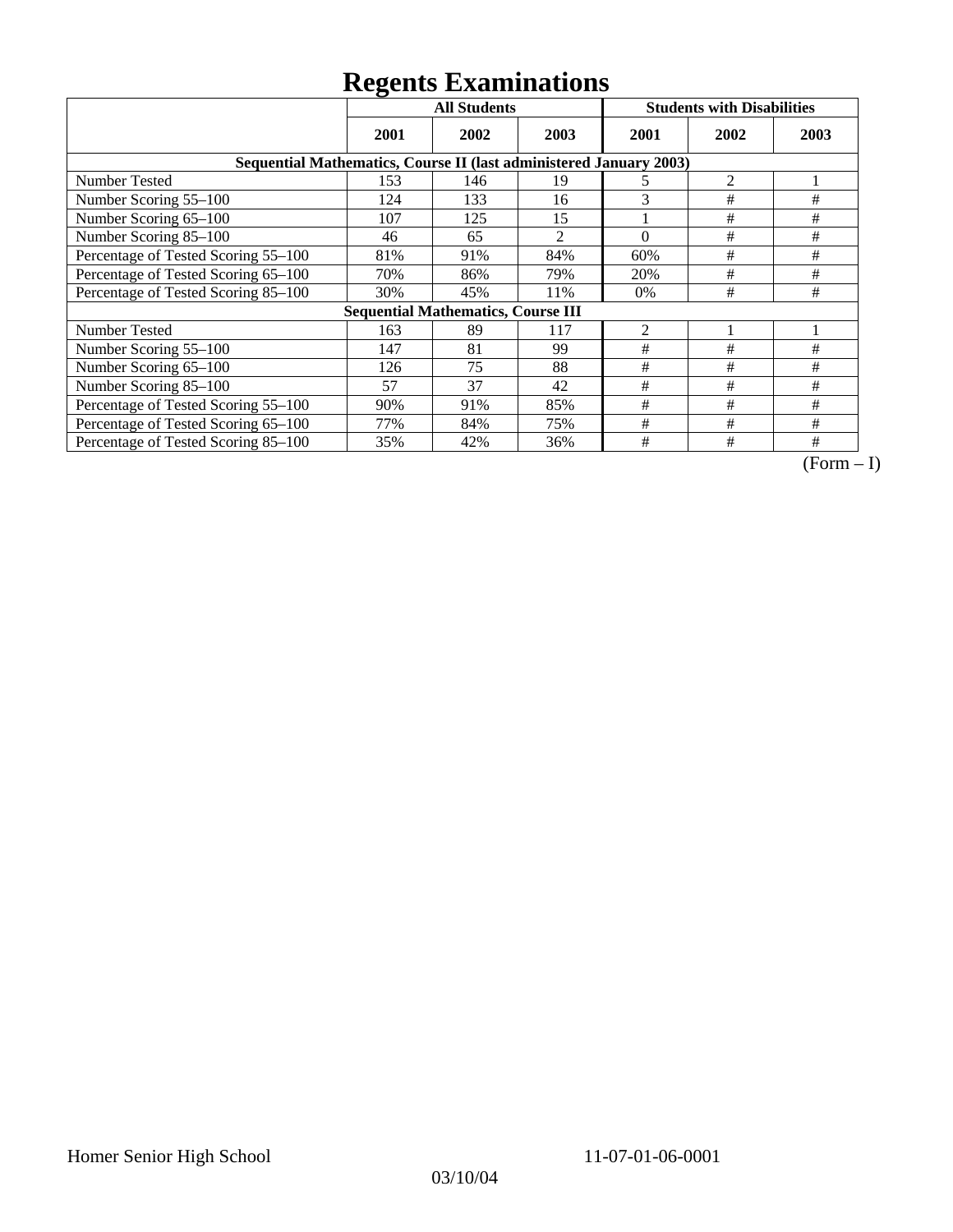## **Introduction to Occupations Examination**

|                                   | 2000–2001         |           |            | $2001 - 2002$ | $2002 - 2003$     |           |  |
|-----------------------------------|-------------------|-----------|------------|---------------|-------------------|-----------|--|
|                                   | <b>No. Tested</b> | % Passing | No. Tested | % Passing     | <b>No. Tested</b> | % Passing |  |
| <b>General-Education Students</b> |                   | 100%      |            | 100%          | 34                | 88%       |  |
| <b>Students with Disabilities</b> | <b>4</b>          | 71%       | ∸          |               | 16                | 88%       |  |

On school reports, 2000–2001 and 2001–2002 data are for all students with disabilities enrolled in the school. District reports contain data for all students with disabilities enrolled in the district for the 2000–2001, 2001–2002, and 2002–2003 school years.

### **Elementary-Level Social Studies**

|                 |                                   | <b>Number</b><br><b>Tested</b> | $%$ at<br>Level 1 | $%$ at<br>$%$ at<br>Level 3<br>Level 2 |    | $%$ at<br>Level 4 |
|-----------------|-----------------------------------|--------------------------------|-------------------|----------------------------------------|----|-------------------|
| <b>Nov 2002</b> | <b>General-Education Students</b> |                                | 0%                | 0%                                     | 0% | 0%                |
|                 | <b>Students with Disabilities</b> |                                | 0%                | 0%                                     | 0% | $0\%$             |
|                 | All Students                      |                                | 0%                | 0%                                     | 0% | $0\%$             |

### **Middle-Level Social Studies**

|                  |                                   | <b>Number</b><br>Tested | $%$ at<br>evel 1. | $%$ at<br>Level 2 | $%$ at<br>Level 3 | $%$ at<br>Level 4 |
|------------------|-----------------------------------|-------------------------|-------------------|-------------------|-------------------|-------------------|
| <b>June 2003</b> | <b>General-Education Students</b> |                         | 0%                | 0%                | $0\%$             | $0\%$             |
|                  | <b>Students with Disabilities</b> |                         | 0%                | 0%                | 0%                | 0%                |
|                  | All Students                      |                         | 0%                | 0%                | 0%                | 0%                |

 $(Form - J)$